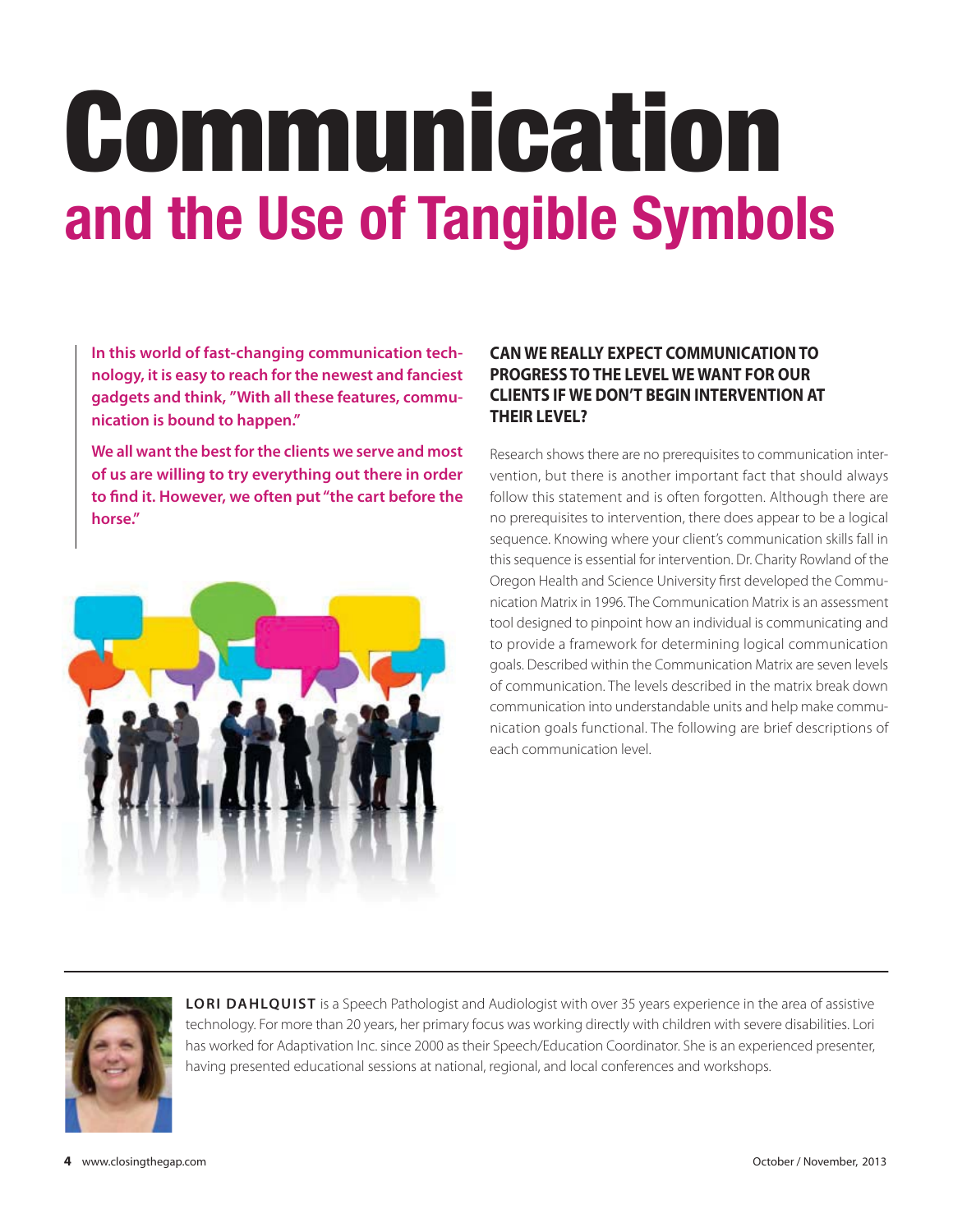**Level 1** of the sequence begins with "Pre-Intentional Behavior." At this level, behavior is a reflection of the individual's general state (i.e. hungry, sleepy, uncomfortable), but the behavior is not under their control. In typically-developing children, this stage occurs between 0-3 months.

**Level 2** is labeled "Intentional Behavior." At this level, the individual's behavior is under their control but is NOT used to communicate intentionally. Generally, the caregiver interprets and acts on the behaviors. In typically-developing children, this stage occurs between 3-8 months of age.

**Level 3** of the Communication Matrix is where intentional communication begins. It typically occurs between 6-12 months and is called "Unconventional Communication (pre-symbolic)." Communication is considered pre-symbolic because it does not involve any form of symbol. At this level, communication behaviors are considered "unconventional" because they would not be considered socially acceptable at an older age. Communication behaviors include body movements, vocalizations, facial expressions and gestures.

**Level 4** is referred to as "Conventional Communication (pre-symbolic)," occurring between 12 and 18 months in typicallydeveloping children. At this level, communication behavior still does not use any form of symbol. It is considered conventional because behaviors are considered socially acceptable, and we continue to use them to accompany language as we mature. Examples of communication behaviors at this level include pointing, nodding, waving and looking from a person to a desired object.

**At Level 5,** symbolic communication begins and is known as the "Concrete Symbol" stage. Concrete symbols can look like, feel like, move like or sound like the thing they represent. They can include objects, pictures, gestures or sounds. Typically, development of this skill occurs between 12-24 months.

**Level 6** is the "Abstract Symbol" stage. This stage involves symbols, such as speech, manual signs, Braille or printed words for communication. The symbols used are abstract because they are not physically similar to what they represent. The abstract symbols at this stage are used one at a time. Typically this state is between 12-24 months.

**Level 7** is known as "Language." Symbols, both concrete and abstract are combined in two or three symbol combinations. Here the individual understands that the meaning of a symbol combination will differ with how symbols are ordered. In typically-developing children, this occurs around 24 months.

**Children without disabilities move through all the above levels of communication, beginning pre-symbolically. Pre-symbolic communication can be effective, but limits the communicator to the here and now. Moving on to symbolic communication is the only way to communicate about things outside the immediate context. The use of true language can only develop if the communicator can use a form of symbolic communication.** 

To better understand symbolic communication, we must look at its parts. Symbolic communication is made up of symbols. But what is a symbol? A symbol represents people, objects, places, activities or concepts. Symbols differ from gestures because they allow the user to refer to things that have occurred in the past, will occur in the future or things spatially out of sight. There are two subset symbol groups that help to further explain symbolic communication. They are known as Abstract Symbols and Concrete Symbols.

Abstract symbols are symbols that make up languages and include speech, manual sign language and printed language. The main characteristic of an abstract symbol is that it has no obvious relationship between the symbol and the physical properties (auditory, visual, tactile) it represents.

Concrete symbols DO have an obvious physical relationship to their referent. One form of a concrete symbol is the use of iconic gestures we might use when playing charades. Children will often mimic the shape, movement or sound of what they want to communicate. For example, a child may make a "smacking" sound if he wants a kiss or pat a chair if he wants someone to sit.

Tangible symbols are another form of concrete symbols. Tangible symbols may be either three-dimensional (objects) or two-dimensional (pictures), with which we all seem to be more familiar. Twodimensional symbols are pictures of the referent and might include photographs and a variety of line drawings. Various commercial two-dimensional systems are available for purchase, making it easy to keep vocabulary consistent - a blessing as well as a curse. Because the two-dimensional symbols are so readily available and often have a built-in organizational system, we sometimes forget to consider the use of three-dimensional symbols. Three-dimensional tangible symbols, (real objects, miniature objects, partial objects or textures) can fill the communication void for individuals who cannot use other symbol forms and should be given full consideration when exploring



Tangible object cards samples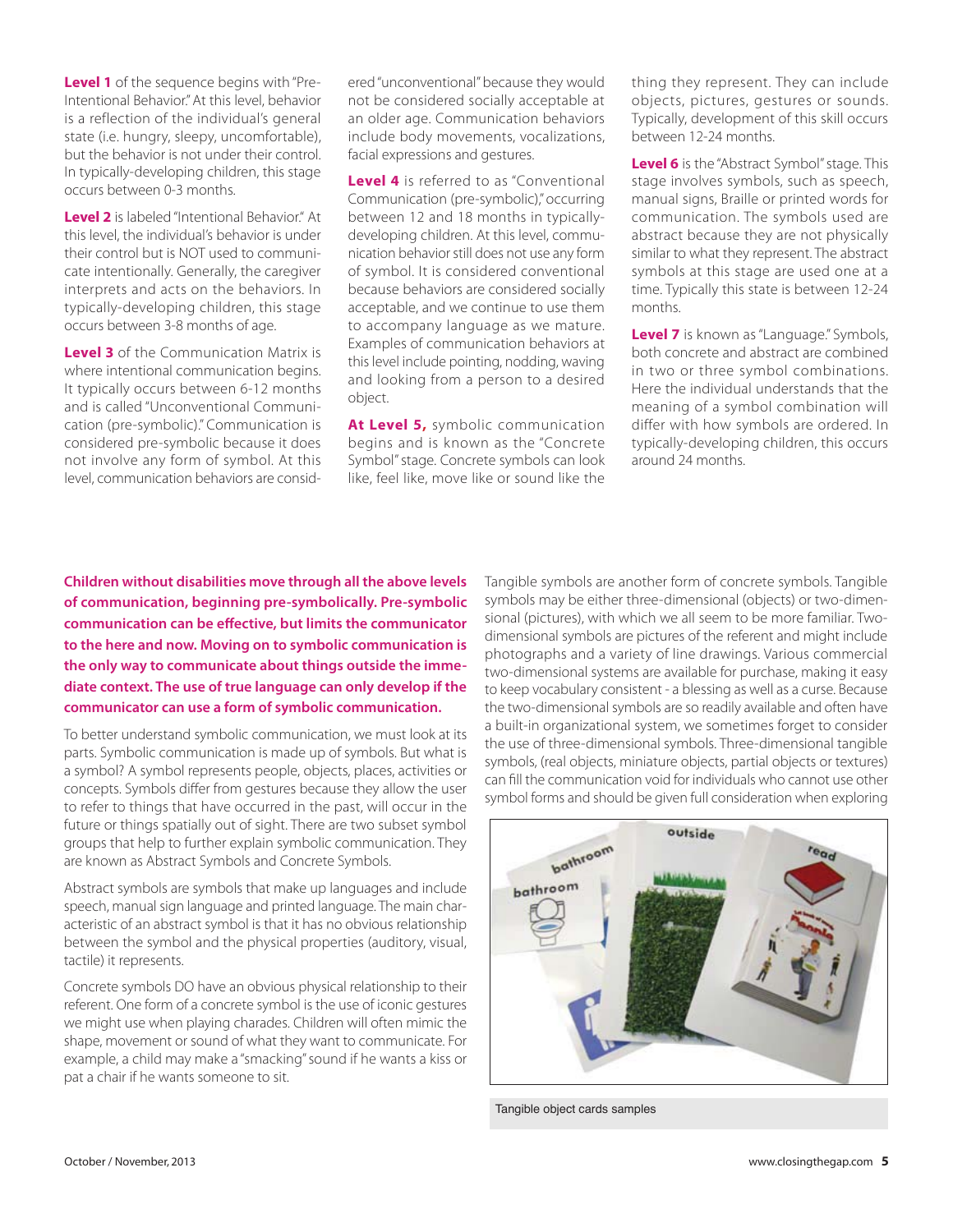symbol options. Learning to use tangible symbols lays the foundation for the acquisition of more abstract symbol systems.

The use of three-dimensional tangible symbols was first described in the 1960s by Jan van Dijk as a means of communication for people who were congenitally deaf-blind. However, their use has now been extended and considered effective for many. Those who have learned to use tangible symbol systems include individuals of all ages who lack the skills to communicate clearly using speech or other abstract symbol systems. This includes individuals with the following disabilities:

- severe intellectual disability
- developmental disability
- autism or pervasive developmental disorders



Tangible Object Card on Pal Pad.



Tangible Object Card Bundle with Lex. Proxpad with tangible object card.

- severe vision impairment
- severe orthopedic impairment
- multiple disabilities
- deaf-blind

Unlike standard two-dimensional picture systems, little has been done to establish a set of standardized three-dimensional tangible symbols. There appears to be two schools of thought on this matter, favoring either an individualized or a shared approach.

Those favoring an individualized approach believe the objects chosen should be individualized for each communicator. This ensures that the objects chosen have meaning and are motivating for the user. Although ideal, this may not be functional.

Based on clinical experience, this author has adopted a shared approach for the following reasons:

**First:** Language is NOT individualized, it is shared. For you to read this article, you must share my language. For signers to sign to each other with meaning, they must share the same system of signs. In the world of augmentative and alternative communication (AAC), we try not to have a different set of symbols for each user. Given this, why would we take a different approach with three-dimensional tangible objects?

**Second:** Simply for practical purposes — it is easier to house, maintain and keep track of individualized tangible objects for a number of learners if they are shared, especially if they have several symbols each. It is also more difficult and more expensive to replace individualized items when they go missing (and they will) than it is with shared items that may be purchased in bulk. This shared approach also makes implementa-



tion easier for staff, and we MUST keep staff in mind. Because a commercially produced tangible symbol system might not meet all individual communication needs, it can be individualized with the addition of personalized symbols.

**Third:** The communicator learns the intended representation of the object through the established process of frequent and long-term repetition. Although it is not best to pick a totally abstract object, the process of repeated and consistent presentation is more important than the object itself.

**Fourth:** The development of a basic set of standardized tangible symbols would provide continuity within an organization. The uniformity and availability of symbols throughout a program can help instill a culture that values the use of a communication system.

**Fifth:** There are already those out in the field using a shared set of three-dimensional tangible symbols effectively!

#### **CURRENT LITERATURE REGARDING THE USE OF THREE-DIMENSIONAL TANGIBLE OBJECTS HAS NOTED SEVERAL PROPERTIES THAT MAKE TANGIBLE SYMBOLS UNIQUE.:**

- They are manipulable meaning you can hold them and touch them.
- $\cdot$  They are permanent  $-$  they exist in a permanent display and don't have to be recalled from memory.
- They can be discriminated through one's tactile sense.
- $\cdot$  They represent something else  $-$  they are symbolic.
- They include two-dimensional symbols (photos, line drawings and/or text) to support communication.

Adaptivation's Tangible Object Cards are now available and are helping to fill the void of a standardized three-dimensional symbol system. They are made up of whole objects, parts of objects, associated objects or textures that stand for or represent common things we communicate. The above properties were kept in mind when these object cards were developed. This commercially available system reduces the time required for teachers, therapists and parents to search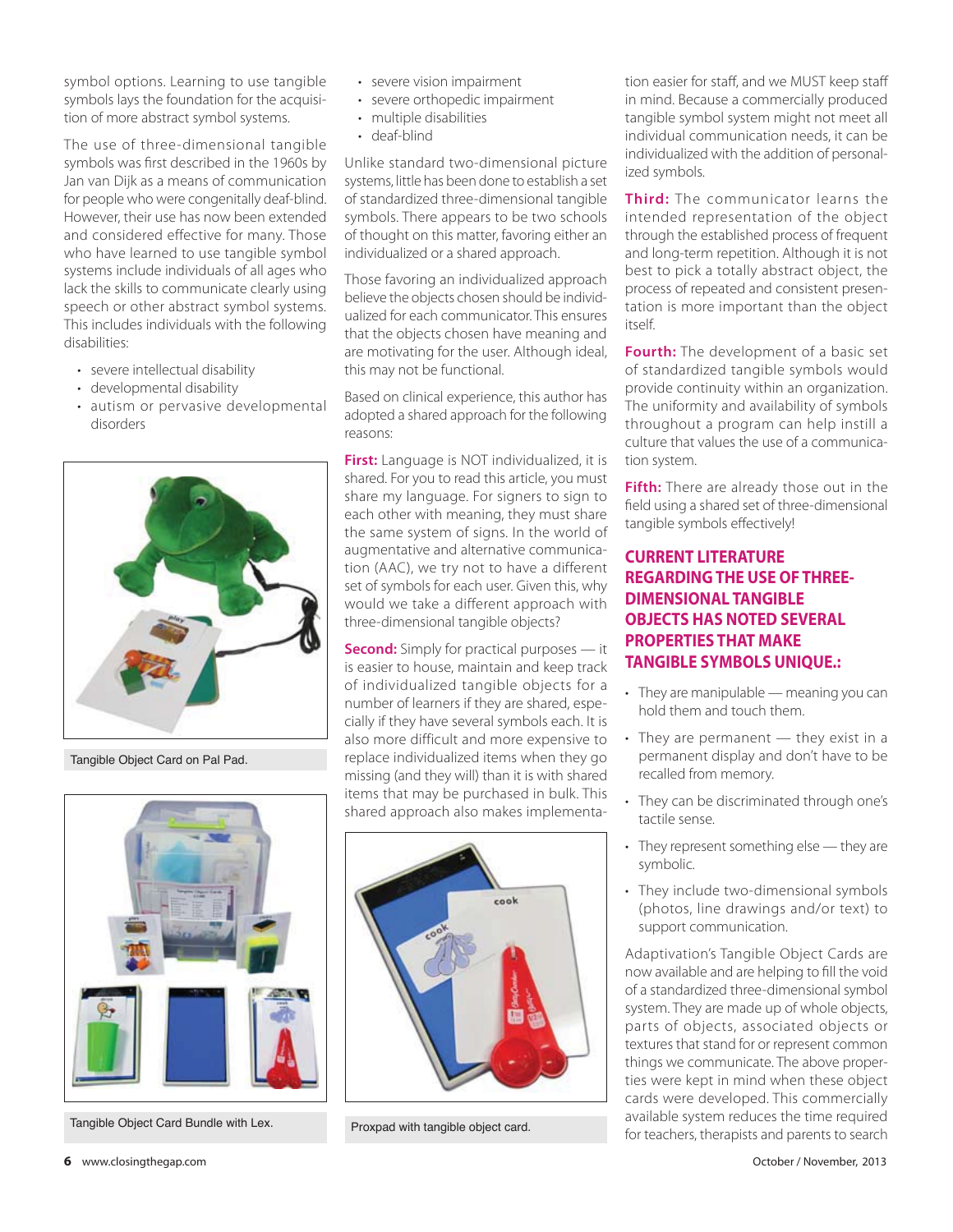out, purchase and make the symbols. It also ensures uniform quality and durability.

These Tangible Object Cards are a core set of 20 vocabulary items and six supplemental vocabulary sets containing five items each, for a total of 50 available cards. The vocabulary was chosen based on findings in the literature and from working with professionals in the field. Although the 50 objects are obviously not all-inclusive, they do represent the items most often requested.

When using objects that bear a strong resemblance to what they represent, one runs the risk of the user confusing the symbol with the referent. To avoid this problem and establish symbol consistency, each object in Adaptivation's commercial symbol set has been attached to a 5x7 plastic card. This gives each symbol boundaries and establishes a consistent symbol size. It also allows an easy and consistent way to attach the symbols to other areas, such as switches, communication devices, calendars, schedules, doorways, etc. Blank 5x7 cards are also available for expansion of vocabulary.

There are also various options for pairing a two-dimensional visual cue with each object. Color or black-and-white pictures are available, pre-printed on small detachable plastic cards. Blank small cards are also available for adding the picture cue of your choice.

The goal of an object communication system is always to provide a means for the learner to attain a higher level of communication. While the focus is initially on the object, the learner is seeing the symbol every time the object is presented, hopefully providing scaffolding of knowledge from what the learner knows to what he doesn't know - a link to future learning and language acquisition.

The desire is that tangible symbols provide the pre-symbolic communicator a way to move into the world of symbolic communication as easily and successfully as possible. It is often difficult to determine which type of symbol to start with. For example, even an individual with functional vision may require the concreteness of a three-dimensional symbol to make the cognitive connection between the symbol and its intention.

Tangible symbols can be used for receptive communication development, as well as for expressive communication. For receptive communication purposes (a means to provide information to an individual), tangible symbols can be used prior to the emergence of intentional pre-symbolic communication. Using symbols receptively increases the odds of the communication being understood. It also helps to reinforce the association between the symbol and its referent. This will be an advantage when the communicator is ready to use the symbol expressively.

## **THERE APPEARS TO BE THREE MAJOR INDICATORS THAT SUGGEST READINESS FOR THE USE OF TANGIBLE SYMBOLS EXPRESSIVELY:**

- The individual has intentional behavior that may be used to indicate a symbol. Example behaviors include picking up the symbol and giving it, pointing to the symbol, eye gazing to the symbol or guiding someone's hand to the symbol.
- The individual understands that he can control the behavior of another person through some pre-symbolic means, such as pointing, extending objects, facial expression or vocalizing. Research (Rowland & Schweigert, 2000) shows that individuals that already communicate presymbolically will more readily learn to use tangible symbols.
- The individual does not already use abstract symbols to communicate. An individual who can use a higher level of communication efficiently should not be asked to use a lower level of communication unless the environment does not support this level of communication. One word of caution – communicators may need a lower form of communication when new concepts and vocabulary are introduced.

## **THERE ARE MANY DIFFERENT STRATEGIES FOR IMPLEMENTING ANY TYPE OF COMMUNICATION SYSTEM, AND THE USE OF TANGIBLE SYMBOLS IS NO EXCEPTION. IT IS BEYOND THE SCOPE OF THIS ARTICLE TO ELABORATE ON EVEN ONE, BUT THERE ARE SOME GENERAL PRINCIPLES TO FOLLOW:**

• Be consistent: To help ensure consistency, establish a policy regarding how tangible symbols will be used.

- Training is essential: Everyone involved must be trained in order for the use of tangible symbols to be successful.
- Keep it simple: Present only one tangible symbol at a time, and don't try too much too soon.
- Limit "wait" time: If the learner has to wait too long after a tangible symbol is presented for the intended outcome, he will forget about the symbol. This is especially true when using the objects for transitions.
- Be patient: Even with consistent programming, it can take weeks, months or even longer for a learner to make a connection with the objects.

A common question concerning the use of three-dimensional tangible objects is, "Can you use them with other forms of technology?" The answer is, "yes" - although most of us are more familiar with technologies that support the two-dimensional forms of symbols.

Probably the simplest way to add technology to three-dimensional symbols is to attach the symbols to a switch. For example, you could attach the object representing "play" to a toy. Adaptivation's large Pal Pad switch is sized for the Tangible Object Cards. This switch is flat, making it easy to attach the cards. Once the card has been attached to the switch, it can be activated by touching the object, by pulling the card off or by pulling off or attaching the picture card - making it versatile for the motor needs of the learner.

Adaptivation developed the Lex Communicator with the Tangible Objects Cards in mind. The Lex is a single-message communication aid with three levels. It uses naturalvoice recorded speech and is pressure sensitive, like the Pal Pads (activated as listed above.) It works great for creating visual schedules, as well as a general communication aid.

The ProxPAD™ by Logan® ProxTalker® is the newest communication device developed for the Tangible Object Cards. The same size and shape of the Lex, it easily accommodates the Tangible Object Cards. It functions using recordable "tags." These tags are attached to the object cards (either on the back or on the front) just like the two-dimensional picture cards available for the Tangible Object Cards. The ProxPAD recorded tags come with SymbolStix pictures printed on them.